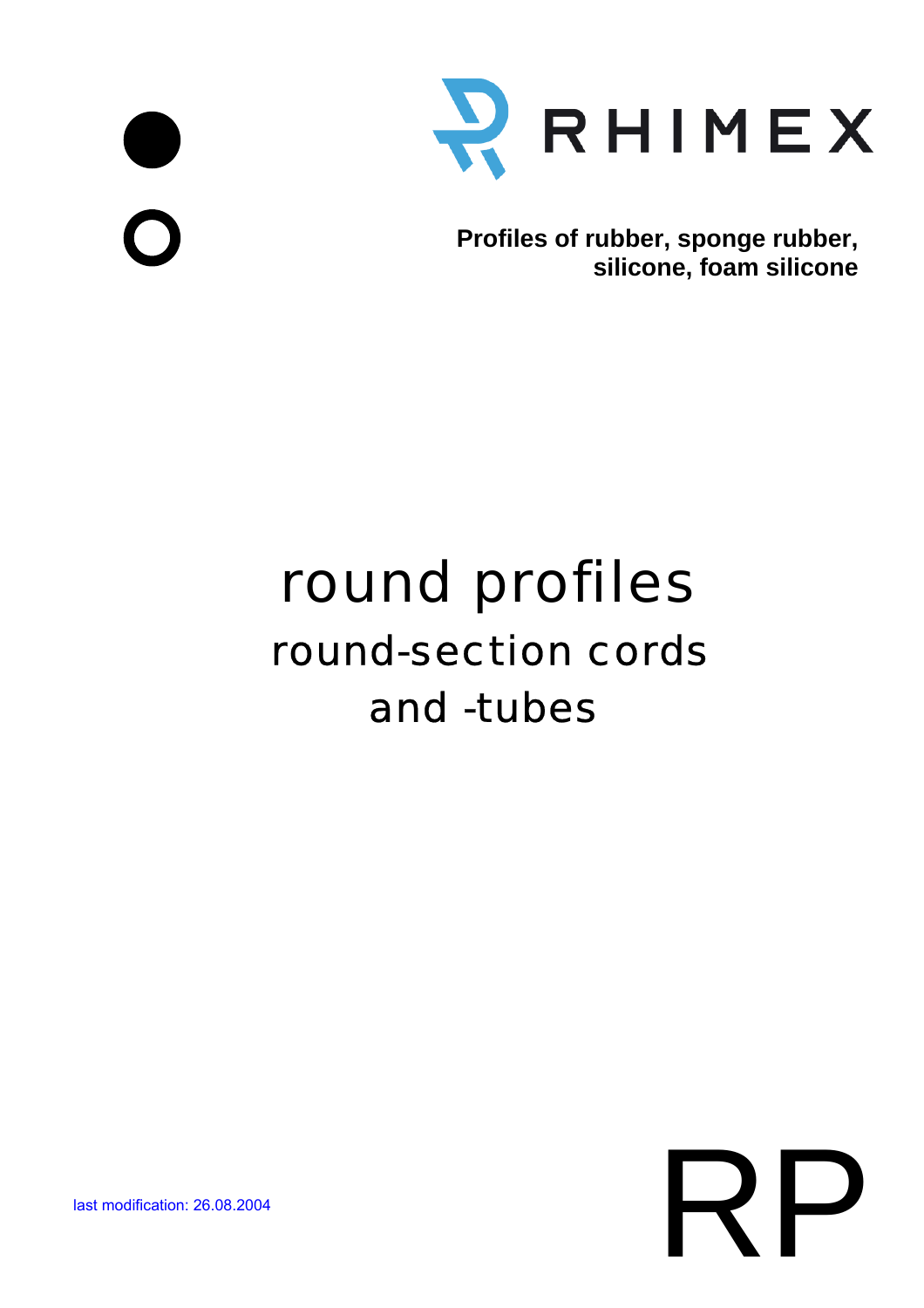|  |  | $s =$ black $t =$ translucent $rb =$ red-brown $g =$ grey $w =$ white |  |  |
|--|--|-----------------------------------------------------------------------|--|--|
|--|--|-----------------------------------------------------------------------|--|--|

|        | EPDM (EP)<br>$65 \pm 5$ Sh |                 | Perbunan (NBR)<br>$65 \pm 5$ Sh |                 | Silicone (SI)<br>$60 \pm 5$ Sh |                 | VITON <sup>®</sup> (FPM)<br>$70/75 \pm 5$ Sh |                 |
|--------|----------------------------|-----------------|---------------------------------|-----------------|--------------------------------|-----------------|----------------------------------------------|-----------------|
| $Ø$ mm | Colour                     | Article-<br>No. | Colour                          | Article-<br>No. | Colour                         | Article-<br>No. | Colour                                       | Article-<br>No. |
| 1,00   |                            |                 |                                 |                 | t                              | 5327            |                                              |                 |
| 1,50   |                            |                 |                                 |                 | t                              | 5494            | ${\mathsf S}$                                | 1727            |
| 1,55   |                            |                 |                                 |                 | $\mathbf t$                    | 5802            | S                                            | 5792            |
| 1,60   |                            |                 |                                 |                 | t                              | 5803            | ${\sf S}$                                    | 5793            |
| 1,78   |                            |                 |                                 |                 | t                              | 5804            | ${\sf S}$                                    | 5794            |
| 2,00   | ${\sf S}$                  | 3484            | $\mathsf{s}$                    | 2700            | t                              | 2690            | ${\mathsf S}$                                | 1544            |
| 2,40   |                            |                 |                                 |                 | $\mathbf t$                    | 5805            |                                              |                 |
| 2,50   | ${\sf S}$                  | 5236            | $\mathsf S$                     | 3544            | t                              | 2075            | ${\mathsf S}$                                | 1545            |
| 2,62   |                            |                 |                                 |                 | t                              | 5806            | ${\sf S}$                                    | 5795            |
| 3,00   | ${\mathsf s}$              | 3485            | $\mathsf S$                     | 2800            | t                              | 0697            | ${\sf S}$                                    | 3883            |
| 3,20   |                            |                 |                                 |                 | t                              | 5807            | ${\mathbb S}$                                | 5796            |
| 3,50   | $\mathsf S$                | 5495            | $\mathsf S$                     | 3545            | t                              | 5946            | ${\sf S}$                                    | 5448            |
| 4,00   | S                          | 3352            | $\mathsf S$                     | 2801            | t                              | 0698            | ${\sf s}$                                    | 3653            |
| 4,50   | ${\sf S}$                  | 3995            | ${\sf S}$                       | 5497            | t                              | 5498            | ${\sf S}$                                    | 5435            |
| 5,00   | ${\sf S}$                  | 3486            | $\mathsf S$                     | 2687            | t                              | 0699            | ${\sf S}$                                    | 3753            |
| 5,33   |                            |                 |                                 |                 | t                              | 5810            | S                                            | 5797            |
| 5,50   | S                          | 5499            | S                               | 5500            | t                              | 1456            | ${\sf S}$                                    | 0945            |
| 5,70   |                            |                 |                                 |                 | t                              | 5811            | ${\sf S}$                                    | 5798            |
| 6,00   | S                          | 3487            | S                               | 2024            | $^{\dagger}$                   | 0700            | $\mathsf{s}$                                 | 3833            |
| 6,35   |                            |                 |                                 |                 | t                              | 5812            |                                              |                 |
| 6,50   | ${\sf S}$                  | 5501            | S                               | 5502            | t                              | 5503            | ${\sf S}$                                    | 3264            |
| 7,00   | $\mathsf S$                | 2026            | S                               | 2802            | t                              | 0701            | ${\sf S}$                                    | 3176            |
| 7,50   |                            |                 |                                 |                 | t                              | 5813            | ${\sf S}$                                    | 3177            |
| 8,00   | ${\sf S}$                  | 3488            | S                               | 2803            | t                              | 0702            | ${\mathsf S}$                                | 3178            |
| 8,50   |                            |                 |                                 |                 | t                              | 5814            | ${\sf S}$                                    | 3179            |
| 9,00   | S                          | 4553            | S                               | 2804            | t                              | 5504            | ${\sf s}$                                    | 4577            |
| 10,00  | ${\sf S}$                  | 1349            | ${\sf S}$                       | 2805            | t                              | 0703            | ${\sf S}$                                    | 4102            |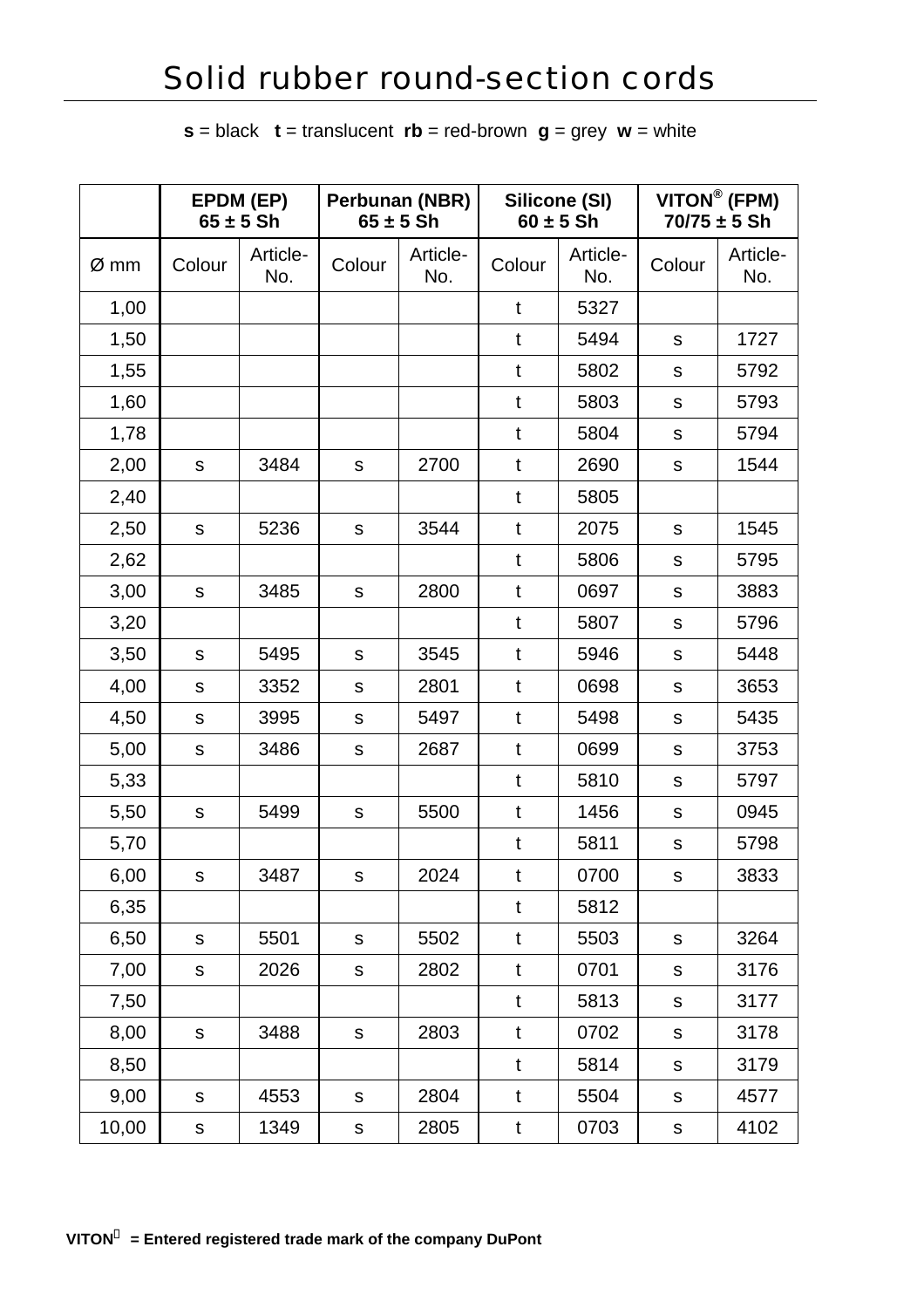|       | EPDM (EP)<br>$65 \pm 5$ Sh |                 | Perbunan (NBR)<br>$65 \pm 5$ Sh |                 | Silicone (SI)<br>$60 \pm 5$ Sh |                 | VITON® (FPM)<br>$70/75 \pm 5$ Sh |                 |
|-------|----------------------------|-----------------|---------------------------------|-----------------|--------------------------------|-----------------|----------------------------------|-----------------|
| Ø mm  | Colour                     | Article-<br>No. | Colour                          | Article-<br>No. | Colour                         | Article-<br>No. | Colour                           | Article-<br>No. |
| 12,00 | $\mathsf S$                | 1350            | ${\sf S}$                       | 2025            | t                              | 0704            | ${\sf s}$                        | 4645            |
| 13,00 |                            |                 | S                               | 2807            | t                              | 2941            |                                  |                 |
| 14,00 |                            |                 |                                 |                 |                                |                 | ${\sf s}$                        | 4077            |
| 15,00 | S                          | 1351            | S                               | 2809            | $\mathbf t$                    | 0705            | ${\mathsf S}$                    | 3903            |
| 16,00 | S                          | 4510            | ${\sf S}$                       | 2810            | $\mathfrak{t}$                 | 0706            | ${\sf s}$                        | 4650            |
| 17,00 |                            |                 |                                 |                 | $\mathbf t$                    | 0707            |                                  |                 |
| 18,00 | $\mathsf{s}$               | 1447            | ${\sf S}$                       | 2812            | $\mathbf t$                    | 0708            | ${\sf s}$                        | 4661            |
| 20,00 | ${\mathsf S}$              | 1409            | S                               | 2814            | $\mathbf t$                    | 0709            | ${\mathsf S}$                    | 3991            |
| 22,00 | $\mathsf S$                | 3137            | ${\sf S}$                       | 2815            | t                              | 0710            | ${\mathsf S}$                    | 5799            |
| 25,00 | ${\sf S}$                  | 1352            | ${\sf S}$                       | 2816            | $\mathbf t$                    | 0711            | ${\mathbb S}$                    | 4644            |
| 27,50 |                            |                 |                                 |                 |                                |                 | ${\sf s}$                        | 5800            |
| 30,00 | S                          | 3489            | S                               | 2675            | $\mathbf t$                    | 4435            | $\mathbf S$                      | 4651            |
| 33,00 | ${\mathsf S}$              | 5506            | ${\sf S}$                       | 3441            |                                |                 |                                  |                 |
| 35,00 | $\mathsf{s}$               | 5507            | S                               | 3424            | $\mathbf t$                    | 3112            |                                  |                 |
| 37,00 |                            |                 | $\mathsf S$                     | 3442            |                                |                 |                                  |                 |
| 40,00 | S                          | 2859            | S                               | 3532            |                                |                 |                                  |                 |
| 45,00 | $\mathsf S$                | 3786            |                                 |                 |                                |                 |                                  |                 |
| 50,00 | $\mathsf S$                | 3723            |                                 |                 |                                |                 |                                  |                 |

**s** = black  $t =$  translucent  $rb =$  red-brown  $g =$  grey  $w =$  white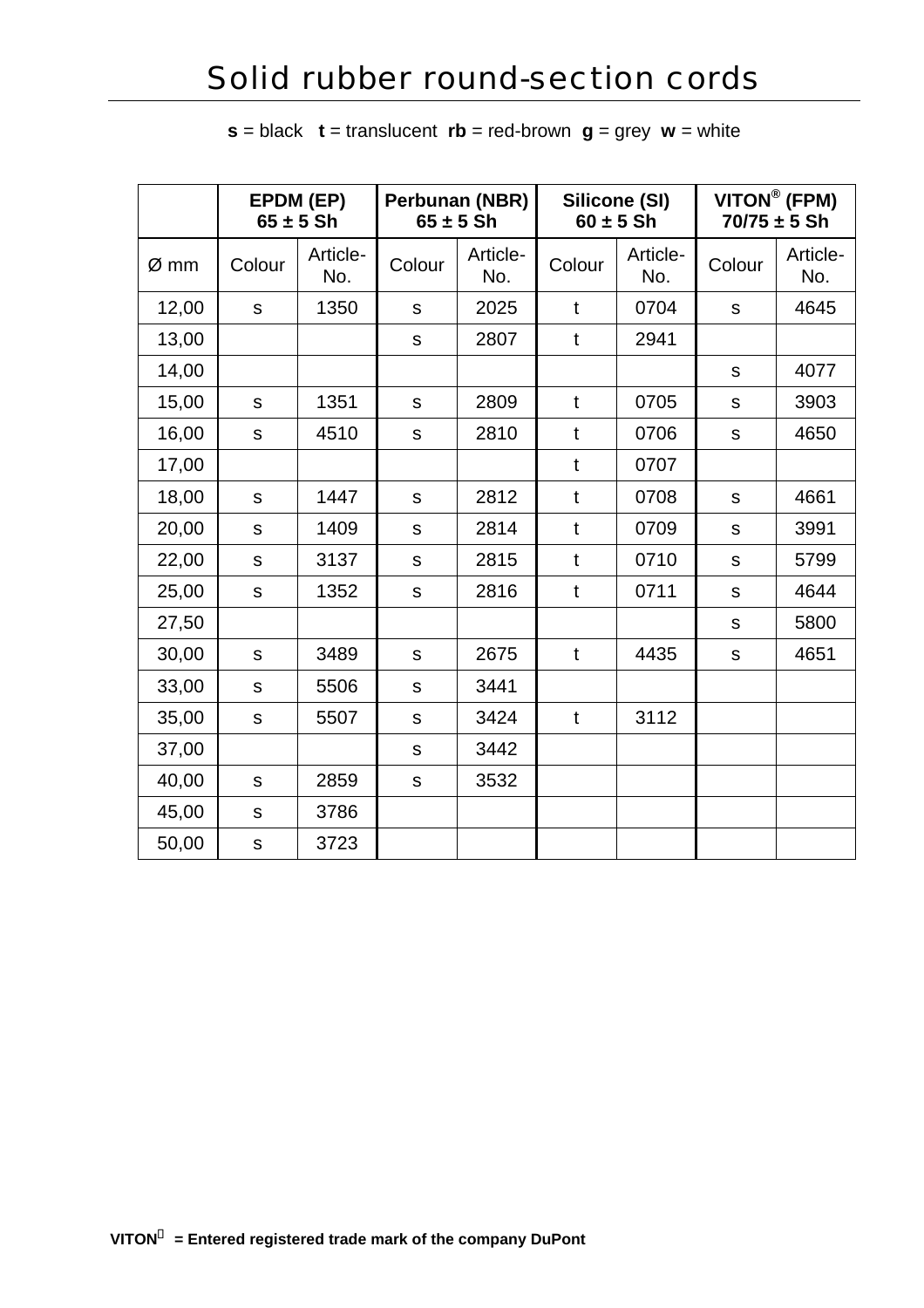## Solid rubber tubes

| Ø mm           | Silicone (SI)<br>$60 \pm 5$ Sh |             | VITON® (FPM)<br>$70/75 \pm 5$ Sh |             |
|----------------|--------------------------------|-------------|----------------------------------|-------------|
| inside/outside | Colour                         | Article-No. | Colour                           | Article-No. |
| 1/3            | t                              | 0928        |                                  |             |
| 2/4            | t                              | 0929        |                                  |             |
| 2/5            |                                |             | ${\sf S}$                        | 5184        |
| 3/4            | t                              | 1408        |                                  |             |
| 3/5            | $\mathfrak t$                  | 0930        | ${\sf S}$                        | 3801        |
| 3/6            |                                |             | S                                | 4047        |
| 3/8            | t                              | 1176        |                                  |             |
| 3/9            | W                              | 1877        |                                  |             |
| 4/6            | t                              | 0931        | S                                | 2006        |
| 4/7            | t                              | 5226        | S                                | 5185        |
| 4/8            | t                              | 5739        |                                  |             |
| 5/7            |                                |             | ${\sf S}$                        | 5841        |
| 5/8            | $\mathfrak t$                  | 0932        | ${\mathbb S}$                    | 5186        |
| 6/9            | t                              | 0933        | ${\mathsf S}$                    | 4048        |
| 6/10           | t                              | 5775        | ${\sf S}$                        | 4555        |
| 6/12           | t                              | 3855        | S                                | 6121        |
| 7/8            | t                              | 4473        |                                  |             |
| 7/10           | t                              | 0934        |                                  |             |
| 7/25           |                                |             | S                                | 3979        |
| 8/10           | t                              | 0935        |                                  |             |
| 8/11           |                                |             | W                                | 6069        |
| 8/12           | $\mathfrak t$                  | 0936        | S                                | 3823        |
| 8/14           | t                              | 5875        |                                  |             |
| 9/13           | t                              | 5341        |                                  |             |
| 10/12          | t                              | 5244        |                                  |             |
| 10/14          | $\mathfrak{t}$                 | 0937        |                                  |             |
| 10/15          | t                              | 5923        |                                  |             |
| 10/19          | t                              | 4035        |                                  |             |

 $s = black$  **t** = translucent **w** = white